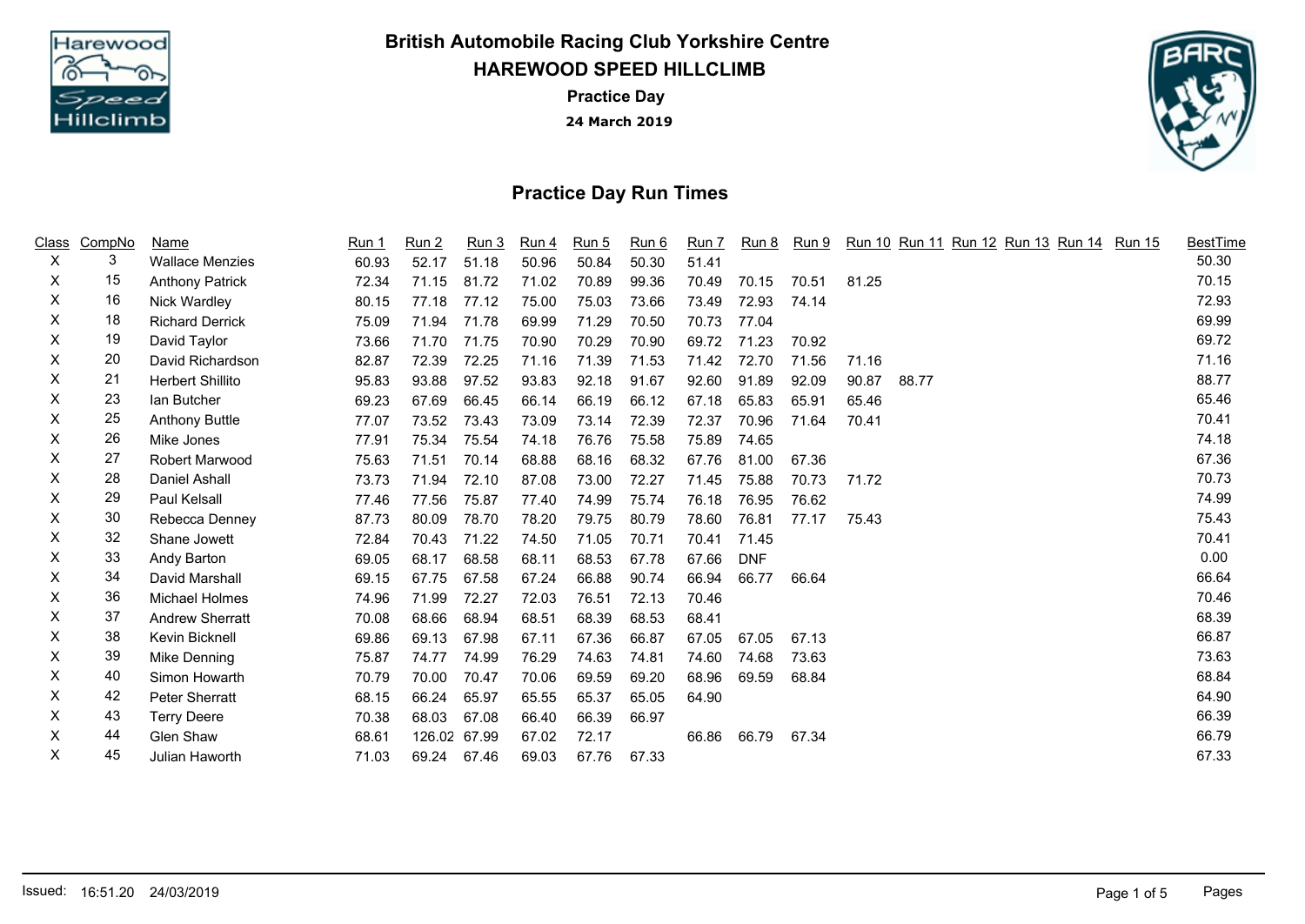|    | Class CompNo | Name                  | <b>Run 1</b> | Run <sub>2</sub> | Run 3 | <b>Run 4</b> | Run 5      | Run 6 | Run 7       | <b>Run 8</b>      | <u>Run 9</u> | Run 10 Run 11 Run 12 Run 13 Run 14 Run 15 | <b>BestTime</b> |
|----|--------------|-----------------------|--------------|------------------|-------|--------------|------------|-------|-------------|-------------------|--------------|-------------------------------------------|-----------------|
| X  | 46           | Kieran O Brien        | 71.41        | 68.84            | 66.67 | 66.37        | 66.52      | 65.60 | 64.82       | 65.30             | 65.01        |                                           | 64.82           |
| X  | 47           | Frank Cooper          | 71.69        | 70.77            | 71.96 | 68.16        | 68.47      | 85.07 | 66.53       | 66.56             |              |                                           | 66.53           |
| X  | 48           | Tony Booth            | 74.02        | 68.94            | 67.25 | 70.22        | 70.44      | 68.46 | 67.65       | 67.66             | 67.69        | 78.98                                     | 67.25           |
| X  | 49           | Peter Milne           | F/R          | 63.18            | 63.20 | 62.60        | 63.87      | 62.14 | 61.95       |                   |              |                                           | 61.95           |
| X  | 50           | Jonathan Mounsey      | 63.79        | 63.92            | 64.44 | 64.80        | 64.68      | 62.64 |             |                   |              |                                           | 62.64           |
| Χ  | 51           | Jolyon Harrison       | 74.72        | 73.66            | 73.65 | 72.13        | 72.35      | 72.79 | 71.93       |                   |              |                                           | 71.93           |
| X  | 54           | Phillip Saxton        | 78.23        | 76.48            | 75.97 | 74.82        | 74.87      | 74.16 | 74.10       | 76.26             |              |                                           | 74.10           |
| Х  | 55           | Mark Forster          | 73.73        | 71.67 74.78      |       | 73.16        | 70.86      | 72.20 | 71.56       | 71.53             |              |                                           | 70.86           |
| X  | 56           | Ryan Billington       | 74.08        | 74.61 71.91      |       | 70.94        | 70.92      | 70.67 | 70.94 70.62 |                   | 70.78        |                                           | 70.62           |
| X  | 57           | <b>Bill Stevenson</b> | 83.75        | 79.96            | 79.97 | 80.85        | 83.33      | 81.51 |             |                   |              |                                           | 79.96           |
| Х  | 58           | Rob Spedding          | 60.41        | 75.80            | 58.34 | 57.19        | 57.71      | 56.51 | 56.78       | 57.52             |              |                                           | 56.51           |
| X  | 59           | <b>Andrew Dilnot</b>  | 76.25        | 75.33            | 75.92 | 75.95        | 76.22      | 75.89 | 74.97       | 77.97             | 75.99        |                                           | 74.97           |
| Χ  | 60           | John Calvert          | 70.15        | 69.42            | 69.93 | 68.68        | 69.10      | 70.08 | 69.07       | 69.66             | 70.03        |                                           | 68.68           |
| X  | 61           | <b>Geraint Evans</b>  | 70.70        | 68.32            | 68.19 | 66.40        | 67.69      | 66.92 | 67.27       | 67.11             | 68.16        |                                           | 66.40           |
| X  | 62           | Peter Hayman          | 71.79        | 68.88            | 69.11 | 65.77        | 67.45      | 66.58 | 65.63       | 66.16             | 65.50        | 65.17 63.31                               | 63.31           |
| X  | 63           | Alex Miles            | 69.07        | 68.32            | 68.91 | 67.93        | 68.34      | 67.91 | 88.36       | 69.85             |              |                                           | 67.91           |
| X  | 64           | Daniel Hollis         | 73.72        | 69.95            | 67.65 | 65.96        | 66.16      | 66.11 | 64.81       | 111.16            |              |                                           | 64.81           |
| Χ  | 65           | David Leach           | 71.33        | 69.34            | 68.61 | 68.69        | 68.63      | 68.12 | 68.01       | 66.52 66.45       |              | 67.42                                     | 66.45           |
| X  | 66           | Jonathan North        | 72.10        | 68.81            | 68.64 | 68.13        | 67.50      | 72.87 |             |                   |              |                                           | 67.50           |
| X. | 67           | Roy Bolderson         | 72.39        | 67.42            | 65.86 | 65.79        | 66.62      | 66.08 | 65.79       | 65.45             |              |                                           | 65.45           |
| X  | 68           | Callum Furness        | 81.01        | 76.97            | 76.35 | 75.75        | 75.71      | 75.36 | 75.09       | 74.85             | 73.66        |                                           | 73.66           |
| X  | 69           | Adam Warren           | 76.92        | 72.89            | 71.68 | 72.86        | 71.75      | 71.46 | 70.31       | 70.35             |              |                                           | 70.31           |
| X  | 70           | <b>Tracey Wise</b>    | 64.65        | 63.55            | 63.16 | 62.14        | 63.18      | 62.65 | 62.77       | 62.54             |              |                                           | 62.14           |
| X  | 71           | Sarah Bosworth        | 65.07        | 62.34            | 62.72 | 61.41        | 62.71      | 61.21 | 60.59       | 60.47             |              |                                           | 60.47           |
| X  | 72           | <b>Geoff Twemlow</b>  | 77.30        | 71.29            | 74.89 | 70.25        | 71.51      | 70.78 | 70.94       |                   |              |                                           | 70.25           |
| X  | 73           | Andy Hill             | 65.62        | 63.32            | 62.91 | 63.26        | 62.60      | 62.52 | 61.61       | 61.22             |              |                                           | 61.22           |
| X  | 76           | <b>Andrew Forret</b>  | 80.28        | 77.67            | 77.92 | 76.58        | 75.79      | 74.90 | 74.31       | 74.55             |              |                                           | 74.31           |
| X  | 77           | Peter House           | 69.39        | 68.18            | 82.18 | 67.59        | 69.52      | 67.99 | 68.37       | 68.79             | 69.91        |                                           | 67.59           |
| X  | 78           | Mark Busfield         | 73.37        | 69.18            | 68.83 | 69.26        | 70.55      | 69.84 | 68.50       | 69.07             | 67.87        |                                           | 67.87           |
| Χ  | 79           | Tom Whittaker         | 71.63        | 70.39            | 68.81 | 69.03        | 69.96      | 70.01 | 70.98       | 72.20             |              |                                           | 68.81           |
| X  | 80           | Matt Turner           | 64.49        | 61.81            | 61.87 |              |            |       |             |                   |              |                                           | 61.81           |
| Χ  | 81           | <b>Bob Bellerby</b>   | 63.84        | 61.15            | 74.92 | 61.49        | 61.40      | 61.54 | 61.17       | 60.80             | 60.28        |                                           | 60.28           |
| Χ  | 82           | Mick Dent             | 79.94        | 63.76            | 62.03 | 60.96        | 61.47      | 60.72 | 61.96       | 61.29             | 60.35        |                                           | 60.35           |
| X  | 84           | Emma Rayson           | 63.49        | 61.84            | 65.87 | 60.48        | <b>DNF</b> | 61.32 | 59.09       | 58.85             |              |                                           | 0.00            |
| X  | 85           | Wil Ker               | 60.00        | <b>DNF</b>       |       |              |            |       |             |                   |              |                                           | 0.00            |
| Χ  | 86           | Allan Scott           | 80.51        | 78.78            | 76.20 | 75.68        | 78.89      | 77.94 |             | 76.60 78.99 79.32 |              |                                           | 75.68           |
|    |              |                       |              |                  |       |              |            |       |             |                   |              |                                           |                 |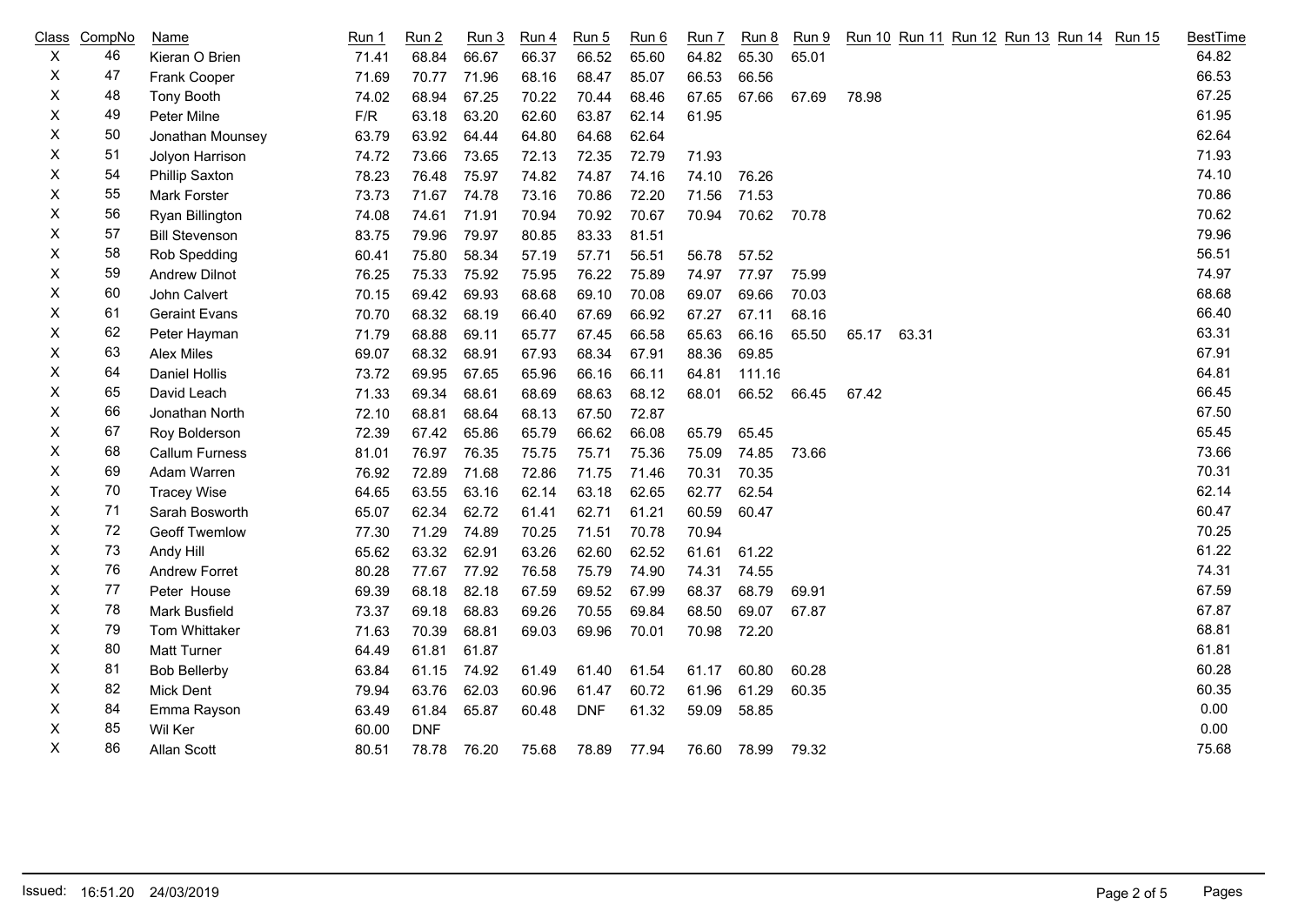|    | Class CompNo | Name               | Run 1 | Run 2 | Run 3 | Run 4 | Run 5 | Run 6 | Run 7 | Run 8  | Run 9 | Run 10 Run 11 Run 12 Run 13 Run 14 Run 15 | <b>BestTime</b> |
|----|--------------|--------------------|-------|-------|-------|-------|-------|-------|-------|--------|-------|-------------------------------------------|-----------------|
| X. | 87           | Bryan Simpson      | 84.57 | 83.60 | 82.82 | 81.31 | 82.84 | 81.01 | 81.26 | 80.73  |       |                                           | 80.73           |
| X. | 88           | Roger Tushingham   | 80.38 | 81.70 | 79.63 | 79.10 | 80.73 | 78.90 | 78.64 | 82.21  | 79.06 | 77.95                                     | 77.95           |
| X. | 89           | lan Peacock        | 81.78 | 81.86 | 79.21 | 76.95 | 79.85 | 79.09 | 79.91 | 80.40  | 77.00 |                                           | 76.95           |
| X. | 90           | Thomas Robinson    | 77.06 | 74.53 | 72.88 | 72.09 | 72.64 | 72.17 | 71.90 | 72.97  |       |                                           | 71.90           |
| X. | 91           | Jim Johnstone      | 77.01 | 74.34 | 74.25 | 71.86 | 71.94 | 76.10 | 72.11 |        |       |                                           | 71.86           |
| X  | 94           | Jolyon Harrison    | 69.19 | 67.45 | 66.36 | 69.61 | 66.45 | 64.81 | 63.51 |        |       |                                           | 63.51           |
| X. | 95           | lan Balmforth      | 95.00 | 91.95 | 90.56 | 89.09 | 89.65 | 87.84 | 87.81 | 86.72  | 85.14 | 85.71                                     | 85.14           |
| X. | 754          | Joshua Saxton      | 80.03 | 77.24 | 76.31 | 75.69 | 76.07 | 76.35 | 75.32 | 74.93  | 75.07 |                                           | 74.93           |
| X. | 755          | Adam Forster       | 74.18 | 72.21 | 73.08 | 70.61 | 70.97 | 69.72 | 70.03 | 130.11 |       |                                           | 69.72           |
| X. | 756          | Sam Billington     | 76.57 | 71.36 | 72.63 | 71.45 | 70.99 | 71.24 | 71.61 | 69.74  | 70.09 |                                           | 69.74           |
| X. | 757          | Carol Stevenson    | 80.52 | 79.17 | 79.93 | 78.37 | 77.63 | 79.01 |       |        |       |                                           | 77.63           |
| X. | 758          | <b>Ben Tranter</b> | 62.86 | 58.19 | 56.86 | 55.97 | 56.55 | 55.45 | 55.24 | 54.95  | 55.45 |                                           | 54.95           |
|    |              |                    |       |       |       |       |       |       |       |        |       |                                           |                 |